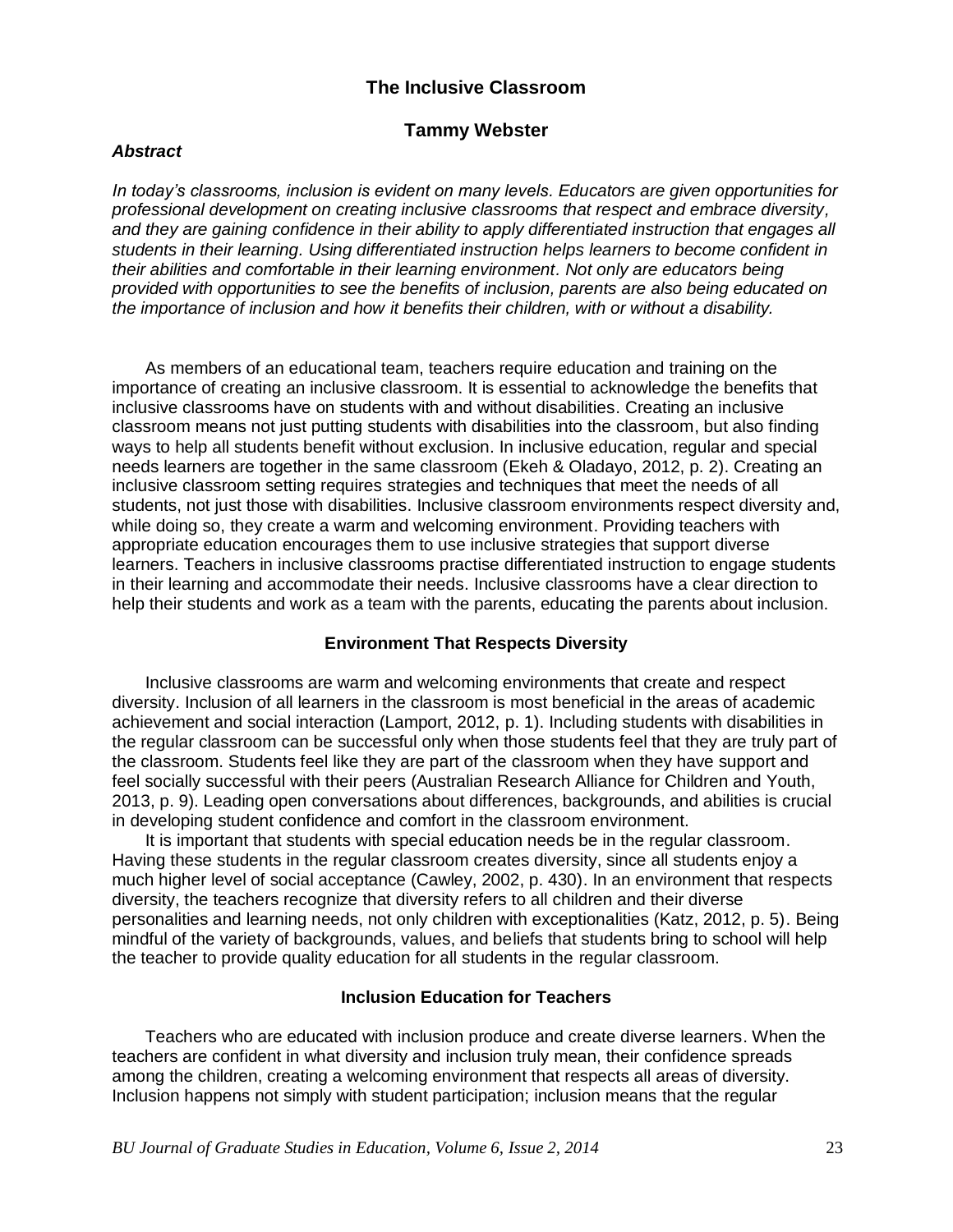classroom teacher takes ownership of the whole class (Bennett, 2009, p. 2). Having the proper education helps teachers take ownership of every student. Education on the topic of inclusion enables teachers to produce and create diverse learners in an inclusive classroom.

Teachers need to be on board on all aspects of inclusion to create diversity. Otherwise, the technique often falls short of desired change, or teachers become overwhelmed. Many teachers have discovered that the application of one piece of inclusive practice rarely has the desired effect (Katz, 2012, p. 22). Providing the teachers with adequate resources and staff training leads to an understanding of all pieces of inclusive practice (Australian Research Alliance for Children and Youth, 2013, p. 9). When teachers learn to become confident about inclusion, they create an environment that respects diversity and naturally includes all students.

The inclusion method of teaching challenges teachers to think about how their students learn as individuals and as a class. Using inclusion methods gives the teacher the opportunity to learn more about how inclusion benefits the students by seeing them all engaged and motivated to learn. With teachers facing the challenge of meeting all of their learner needs, it is extremely beneficial that teachers pursue professional development on inclusive education. Providing the teachers with opportunities to gain new knowledge about inclusion opens new doors to student success in the classroom. Confidence and a clear understanding of inclusion lead to an inclusive classroom, which enables the teacher to apply appropriate strategies and techniques. With strong education on the topic of inclusion, teachers will learn to embrace the diversity in their classrooms, not only students with disabilities, but students with a variety of ethnic backgrounds and values, creating inclusion across the classroom.

### **Support for Inclusion in the Classroom**

Providing students with academic support is essential in creating an inclusive classroom. Since classroom environments have the ability either to improve or impede a student's ability to learn, it is key to provide the students with academic support that will enhance their learning (Bucholz & Sheffler, 2009). In today's classroom of high standards and tests, providing the needed supports is more important than ever. Without this support, students become afraid and fall short of the expected standards and test scores. However, offering this support becomes a difficult task for teachers who are attempting to accommodate students from different ethnic groups, language groups, cultures, family situations, economic situations, and different purposes for learning and learning styles (National Institute for Urban Schools, 2000). Although some of the supports needed may be obvious, a child may be wrongly placed because there is no proper technological assessment available (Mariga, 1993, p. 29). Having the appropriate assessment tools is a prerequisite to recognizing the support that a student needs.

Educational assistants are a positive support in the classroom. However, school boards do not usually provide educational assistants unless the students' disabilities are severe. Without educational assistants, it is up to the teacher to provide the needed support for students to reach their personal goals. A teacher can incorporate daily support by grouping students according to pace and reading levels, *w*hich creates a sense of belonging for the students. When the students begin to feel like they belong with their peers, regardless of their exceptionalities, inclusion has begun to take place, with or without the support of an educational assistant.

#### **Differentiated Instruction and Inclusion**

Differentiated instruction and inclusion in the classroom increases student engagement for all students. It is important to remember that no students are alike. All students learn differently and bring different challenges to the classroom, including academic, physical, and mental disabilities. Providing the students with visual, auditory, and kinaesthetic learning opportunities is important in helping them feel like they belong in the classroom. Inclusive teachers who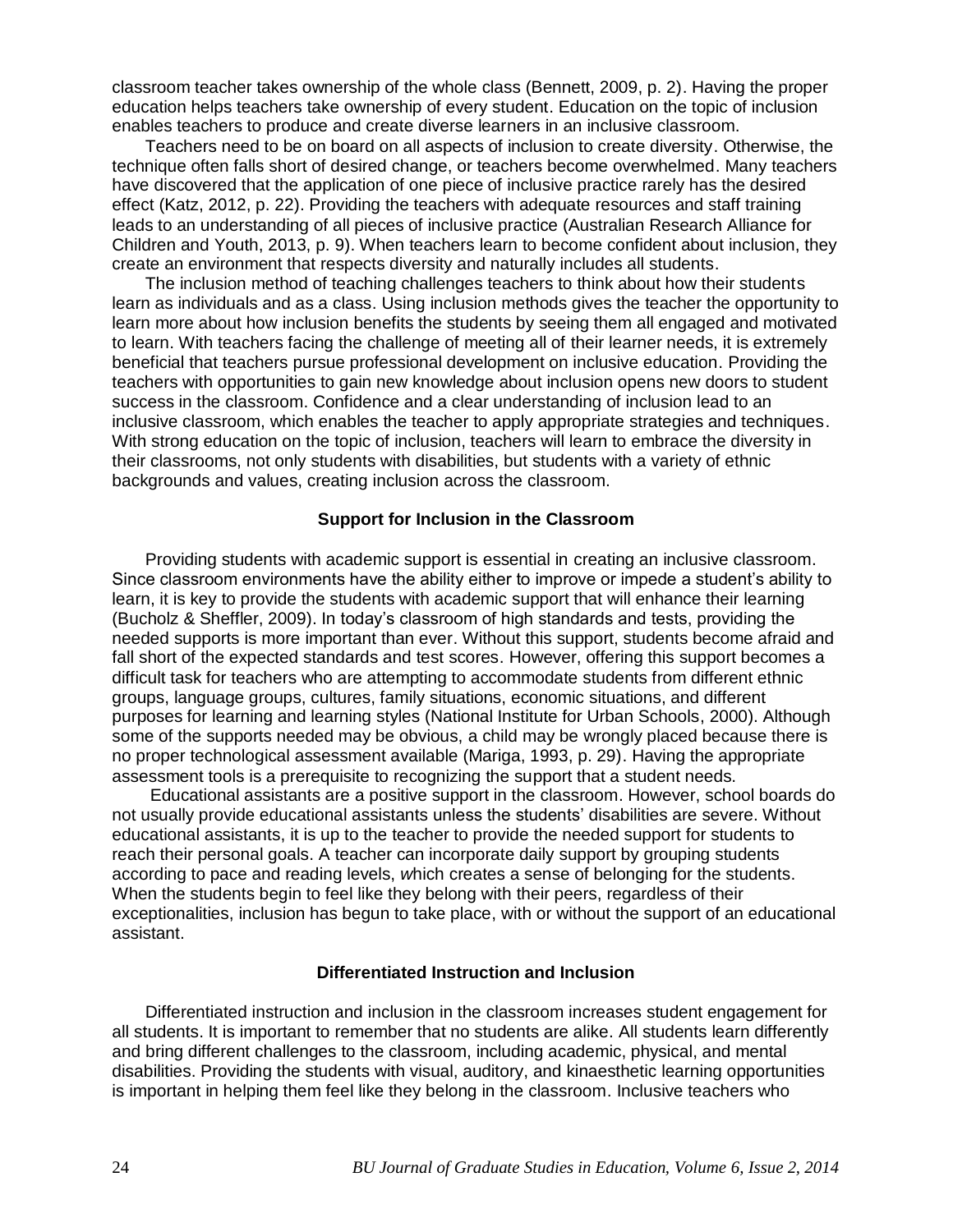provide students with a variety of ways to learn and demonstrate their learning will increase student engagement.

To engage students in their learning, lessons should include and publicly value the participation of all students across the social and cultural backgrounds found in the classroom (Australian Research Alliance for Children and Youth, 2013, p. 15). Creating routines and teaching skills in natural daily activities, occurrences, and settings will nurture longer lasting achievement for students with or without disabilities (Katz & Mirenda, 2002, p. 18). When students are free to express their learning in a variety of ways, they begin to feel comfortable in their environment. They develop confidence in their own abilities and are willing to demonstrate them to their peers and teachers. With their newly found confidence, students become more engaged in the new topics taught in the inclusive classroom. Providing the students with opportunities to work with other students of a variety of abilities and backgrounds further stimulates a sense of inclusion for the students.

### **Educating Parents on Inclusion**

Educating parents on what inclusion means and the benefits that inclusive classrooms have on their children is extremely important. When the parents are educated on the benefits that the inclusive classroom can have on their children with or without disabilities, they gain confidence in the capacity of the school to understand and educate their children (Elkins & Van Kraayenoord, 2013, p. 122). When parents see the positive socialization among all students with or without disabilities, they develop a positive attitude toward inclusion.

Some parents have misconceptions about what an inclusive classroom can teach their children. Parents often feel that their children may have to keep up with the other students in the classroom. In order to have an inclusive classroom, not all students have to perform at grade level (Causton-Theoharis & Kasa, n.d. p. 4). It is important for the teacher to explain to the parents that inclusive classrooms ensure all students' success at their own level, and that while doing so, the students gain a sense of belonging in the classroom.

Parents are an essential part of the inclusive classroom team. Whether or not the children have disabilities, it is essential to hear what the parents have to say (Hill, 2009, p. 6). Creating individualized education plans, along with having open communication with the parents, welcomes the parents to see first-hand where their children fit into the classroom and how the inclusive classroom is going to support their children's learning. Collaborative decision making with everyone who is affected should take place (Hill, 2009, p. 9). Parents need to understand the importance of an inclusive classroom. Parents who are educated about the inclusion process, will see the benefits that an inclusive classroom has on their own children. Including parents as part of the team and educating the parents on inclusive classrooms will help to create diversity inside and outside the classroom.

#### **Conclusion**

Creating an inclusive classroom does not happen overnight. It could take months for a teacher to create a safe and inclusive classroom wherein all learners feel comfortable and are reaching their fullest potential. It is an ongoing commitment to press schools to become more inclusive (Slee, 2013, p. 4). Inclusive teachers create inclusive classrooms when everyone in the classroom respects diversity. Using inclusion methods creates and maintains a warm and welcoming environment for all students, not only those with exceptionalities. With knowledge gained from professional development opportunities on inclusion strategies and methods, teachers will be confident to provide differentiated instruction to support their students' needs and increase their students' engagement. Parents also play a vital role in an inclusive classroom. Inclusive teachers who establish open lines of communication and collaborative meetings will help the parents see the benefits of an inclusive classroom. Learning in an

*BU Journal of Graduate Studies in Education, Volume 6, Issue 2, 2014* 25